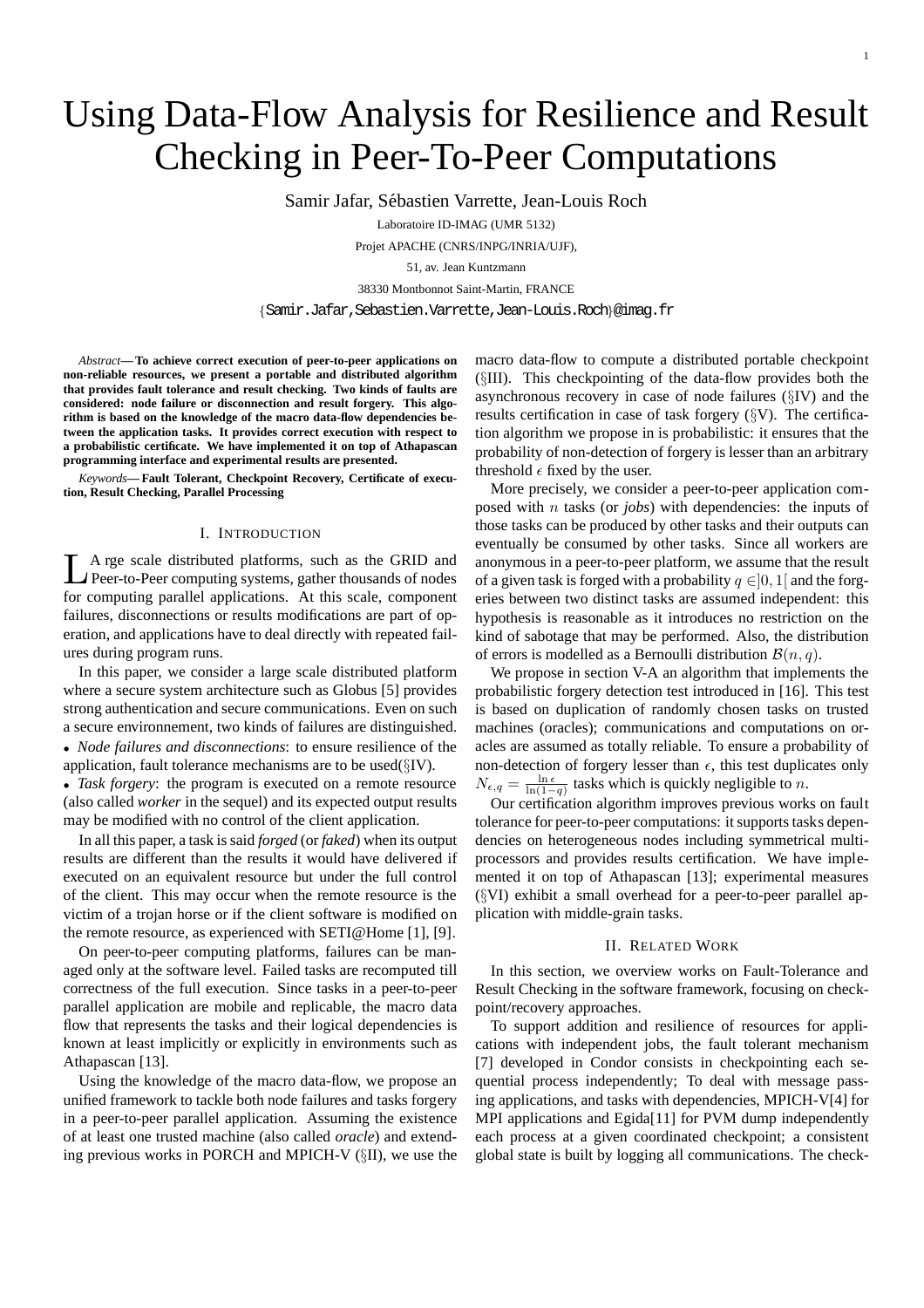point/recovery algorithm consists in replacing a failure node by a new node. This requires a memory space large enough to store all communication events between two checkpoints.

Those approaches are based on a memory core of each process and do not currently support neither restart on heterogeneous nodes nor checkpoint of concurrent multithreaded processes. To provide a portable checkpoint of a sequential program on heterogeneous resources, Porch[15] consists in logging the procedure call stack that describes a sequential consistent state. We propose to extend this portable log mechanism from a representation of the data-flow. Data-flow is used in [10] to provide fault-tolerance by replication; however, for global computations with many tasks, replication results in an inefficient use of CPU resources. Also, we propose to use the data-flow to compute a distributed and portable checkpoint.

Yet, the results of the application remain to be checked; since certification is performed by software, there is no absolute guarantee that results are correct. Then, the objective is to minimize the certification cost while ensuring an arbitrary small probability of certification error. Basically, software certification consists in adding informations to the execution to accept/refuse the result(s) of the jobs.

The *"simple checkers"*[2] approach consists in veryfing computed results thanks to a post-condition. This approach is simple and elegant when a post-condition is known that may be efficiently verified. Though, it is often impossible to automatically extract such post-condition on any program. Furthermore, if a computation is performed on numerous peers, the detection of a faked final result does not supply any information on the peer(s) responsible for the forgery. To tackle this problem, *"duplication"* approach[14], [6] is based on several executions of each task; non-trusted resources (*workers* are retracted to compute tasks while reliable ones may also check results (*oracles*). Duplicating all jobs would generate an important additional cost. To limit it, C. Germain and N. Playez propose a sequential test of Wald [17] a *batch* of n independent tasks[6] is checked by duplication of few randomly chosen tasks.

We extend this approach for the case of tasks with dependencies. For both distributed recovery and certification, we use a checkpoint of a portable representation of the tasks and all their dependencies, such as the data-flow representation introduced in the next section.

#### III. DISTRIBUTED CHECKPOINT BASED ON DATA-FLOW

Our approach is based on the analysis of the dataflow. In that framework, the application is represented by a bipartite direct acyclic graph  $G$ : the first class of vertices is associated to the tasks whereas the second one represents the parameters of the tasks (either inputs or outputs according to the direction of the edge). In the sequel, a leaf parameter in G is called a *terminal output*. Associated to a set of terminal outputs S, the *terminal*  $subgraph$  is the subgraph  $G<sub>S</sub>$  restricted to the ancestors of the vertices in S. Figure 1 illustrates those notions. Note that  $G<sub>S</sub>$ can be computed from G in linear time  $O(|G|)$ .

Furthermore, functional nature of data-flow enables both parallelism and fault tolerance [10]. In order to consider the current state of  $G$  as a portable checkpoint, we assume the following hypothesis (H1, H2 and H3):



Fig. 1. Instance of a data-flow graph associated to the execution of five tasks  ${f_1, ..., f_5}$ . The input parameters of the program are  ${e_1, ..., e_4}$  whereas the outputs (i.e the results of the computation) are  $\{s_1, ..., s_4\}$ .

# $(H_1)$  *Any synchronization between tasks is explicitly described in the data-flow graph.*

(H2) *A task is carried out until the end of its execution without synchronization. Consequently, once ready, a task can be executed non-preemptively; it does not wait the results of any of its child task it has created.*

(H2) *Tasks are deterministic; any execution of a task with same input delivers the same result.*

Those hypotheses are verified by most peer-to-peer applications; they ensure that any correct execution of any task will deliver the same output results.

# **Proposition 1.** Assuming hypotheses  $(H_{1,2,3})$ , the macro data*flow graph* G *describes a consistent global state.*

Our checkpoint mechanism is based on this proposition. It consists in an asynchronous distributed systematic storage of each task (identifier and parameters) and of their data dependencies (identifier and related data value). Atomic events are registered for each task declaration, start or completion. Those events are stored on a checkpoint server (SC) which implement atomic transactions.To ensure scalability, (SC) is hierarchic or distributed. Each node  $N$  in the grid is related to a proper stable memory  $SC_N$ . Then, the global state related to G can be computed in a distributed way locally on each processor. Figure 2 presents the principle of the checkpointing method. On any node N, each task is independently checkpointed and its track is saved on the stable memory  $SC_N$  related to N.

On a theoretical point of view, this checkpoint algorithm avoids domino effects (e.g. the program is never restarted from initial state). Indeed, if the MTBF (Mean Time Between Failure) is larger than the maximal execution time  $\tau$  of a task; then it is ensured that at least one task has been successfully completed. Also, successfully completed tasks are garbaged, providing guaranteed bounds for memory space[3].

# IV. FAULT TOLERANCE FROM DATA-FLOW

From the previous checkpoint of the macro dataflow, we propose in this section a recovery mechanism to resist to node failures and disconnections: failing node are supposed in failsilent mode[12]. We consider the failures/disconnections as node volatility[4]: a volatile node is no more reacheable and, in the case of a later reconnection, its future results will be ignored. Fault-tolerance is managed by a module which is isolated in a secure environment, such as the oracles introduced in §I). This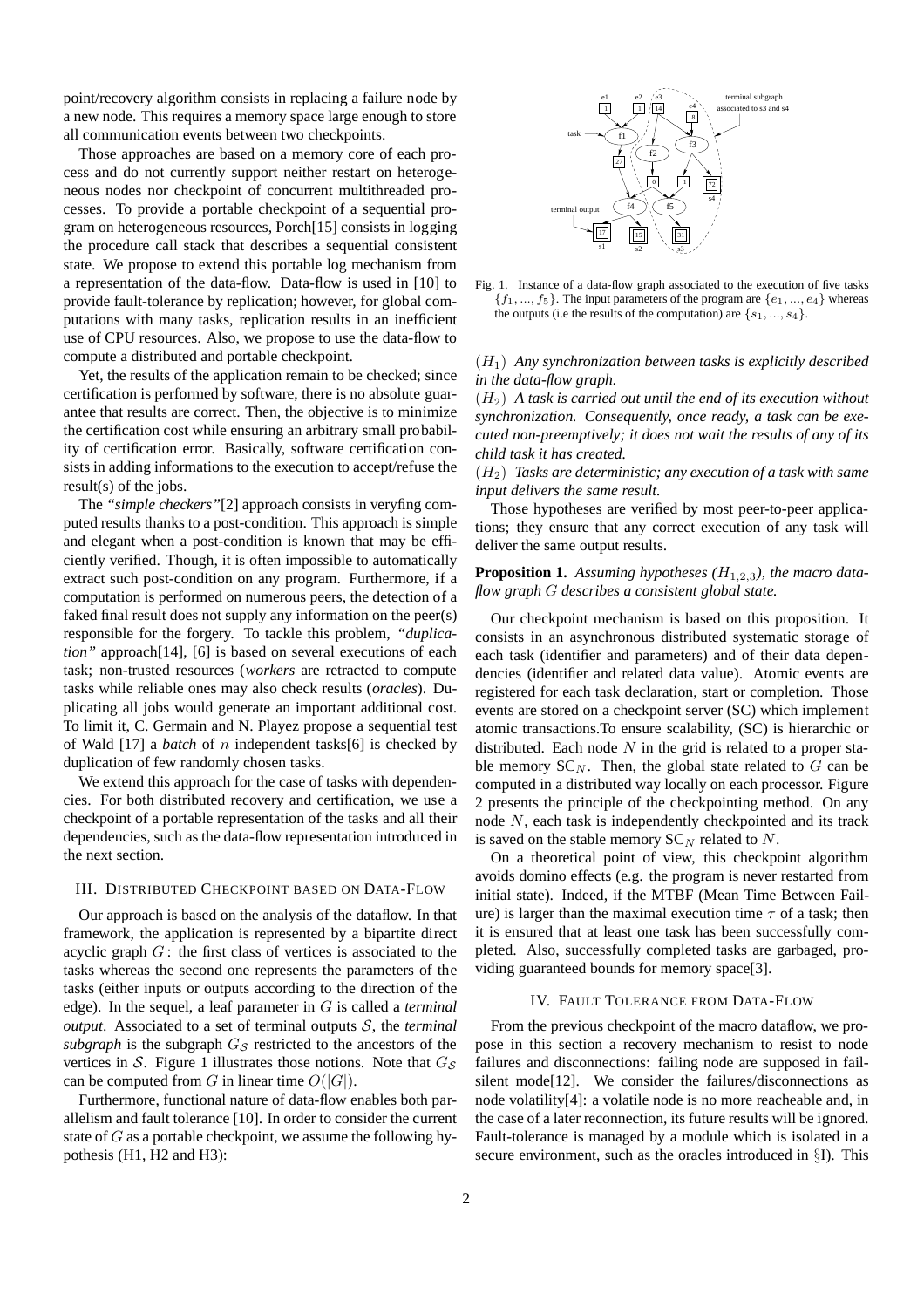

Fig. 2. Checkpoint method for a data-flow graph.

module is responsible for: launching the program; reacting to the addition or the resilience of nodes; recovering nodes that are detected failed.

When a node  $N$  is detected failed, its related stable memory  $SC_N$  is marked to be eventually uncompleted.  $SC_N$  contains a set of events related to a subgraph (see §III) of the dataflow graph G. The recovery from this stable memory consists in the rebuilding of this subgraph: all objects in  $G$  have a unique logical identifier which is defined at their creation and registered in the checkpoint server SC; this identifier remains the same until the execution of the full application is completed.

Recovering N then consists in recovering all tasks in  $SC_N$ that have not yet been completed while respecting data dependencies. The succesive atomic states of a task  $t$  are described in figure 3.A; they are checkpointed in  $SC_N$ . After the starting of  $t$  and before its termination, the current state of  $t$  is directly related to the number of task sucessfully created by t and registered on  $SC_N$ . The recovery of N is then derived from this automaton. Each task  $t$  in  $SC_N$  is restarted from its last successfully registered state (Figure 3.B).



Fig. 3. A: State automaton of a task  $t$ . B: Recovery of a task  $t$ .

Under hypotheses  $(H_{1,2,3})$ , this recovery algorithm verifies that: modification events in  $G$  are registered once and only once; every task correctly ends its execution once and only once. Hence, the application is completed after a finite number of reexecutions.

In the next section, we extend this recovery algorithm to check the computed results of the application from the checkpointing of G.

#### V. RESULT CHECKING FROM DATA-FLOW CHECKPOINTING

The execution provides a set of terminal outputs  $S =$  $\{s_1, ..., s_m\}$  to certify, and the associated terminal subgraph  $G_S$ can be computed thanks to the previous Data-Flow analysis.  $S$ can contain all or part of the terminal outputs of the application. The problem is then to decide whether or not  $G<sub>S</sub>$  contains forged tasks, with a risk of second kind (false negative or nondetection)  $\beta \leq \epsilon$ .  $\epsilon$  is an arbitrary threshold fixed by the user.

#### *A. Probabilistic Monte-Carlo algorithm for forgery detection*

In this section, we provide a probabilistic certificate for detection of forged tasks in  $G<sub>S</sub>$ . This test is inspired from the Miller-Rabin Monte-Carlo test of composition (see [8] page 139) which considers that a number is prime if the probability of non-detection of composition is small enough. Similarly, we consider that the results to certify are correct if the probability of non-detection of forgery results is small enough. Hence, our test is a *Monte-Carlo test of forgery*.

Let  $H_0$  be the event " $G_0$  does not contain any forged tasks" and  $H_1 = \overline{H}_0$  (" $G_S$  contains at least a forged tasks"). Let G be a subset of  $k$  uniformly chosen tasks in  $G_{\mathcal{S}}$ . These tasks will be submitted to oracles. The *tester*, i.e the certification process, takes one of the following decisions: "ACCEPT" (no tested task was detected forged) or "REJECT" (at least one task was detected faked).

The next proposition states that if the number of tasks is large enough, then a partial duplication of only  $N_{\epsilon,q} = \frac{\ln(\epsilon)}{\ln(1-q)}$  tasks, is sufficient to guarantee a given quality of certification (the risk of second kind is bounded by the arbitrary threshold  $\epsilon$ ). Note that  $N_{\epsilon,q}$  is a quantity independent from the number n of tasks.

**Proposition 2.** *Let consider an execution with* n *tasks and a probability of tasks forgery lesser than* q. Then  $\forall \epsilon > 0$ ,  $\exists n_0/\forall n > n_0$ : it is sufficient to check  $N_{\epsilon,q} = \frac{\ln(\epsilon)}{\ln(1-q)}$  tasks *uniformly chosen to have*  $\beta = \mathcal{P}(ACCEPT|H_1) \leq \epsilon$ .

*Proof.* If  $T_i$  is the number of tasks that have been detected forged in a set  $G$  after i tests, then  $T_i$  follows the binomial law  $\mathcal{B}(i, q)$ . Let k be the number of tasks uniformly chosen among the  $n$  tasks of the program for checking. We have:  $\mathcal{P}(H_1) = 1 - \mathcal{P}(H_0) = 1 - \mathcal{P}(T_n = 0) = 1 - (1 - q)^n$ and  $\mathcal{P}(ACCEPT) = \mathcal{P}(T_k = 0) = (1 - q)^k$ . Now, if the tester answers "REJECT", then at least one task of  $G_0$  is forged. Hence,  $\beta = 1 - \frac{\mathcal{P}(REJECT \cap H_1)}{\mathcal{P}(H_1)} = \frac{(1-q)^k - (1-q)^n}{1 - (1-q)^n}$ . Then  $\beta \leq \epsilon \iff k \geq \frac{\ln[(1-q)^n(1-\epsilon)+\epsilon]}{\ln(1-q)} = f_{\epsilon,q}(n)$ . Now, for  $n > 0$ ,  $f_{\epsilon,q}(n)$  is a non-decreasing and positive function, and  $f_{\epsilon,q}(n) \xrightarrow{n \to +\infty} N_{\epsilon,q} = \frac{\ln(\epsilon)}{\ln(1-q)}$ . Consequently,  $\beta \leq \epsilon$  as long as  $k \geq N_{\epsilon,q}$ . Figure 4 exhibits the evolution of  $f_{\epsilon,q}(n)$  when n is increasing. We can see that it quickly tends to the value  $N_{\epsilon,q}$ , constant relatively to n.  $\Box$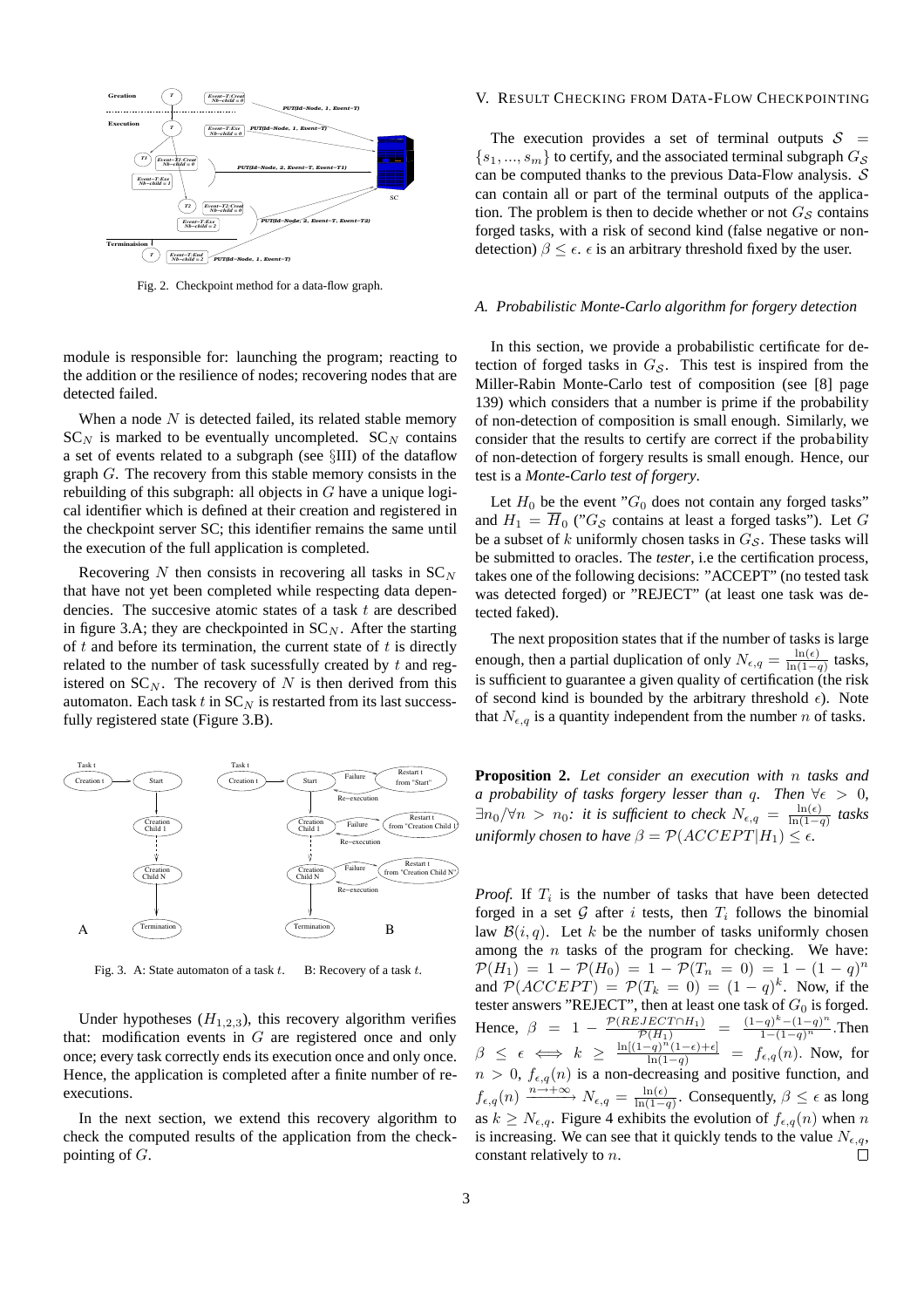

Fig. 4. Evolution of the minimum number of tasks to check relatively to the total number of tasks n to have  $\beta \leq \epsilon$ .

Proposition 2 directly leads to a Monte-Carlo test of forgery: either the test ends after  $N_{\epsilon,q}$  successful checks and  $G_{\mathcal{S}}$  is accepted; or else an error has been detected.

In practice for a peer-to-peer application, the total number  $n$ of tasks is large enough and thus min  $\{N_{\epsilon,q}, n\} = N_{\epsilon,q} = o(n)$ tasks have to be checked. Thus, the additional cost required for the certification is quickly negligible. For instance, in a program composed of at least 300 tasks with a probability of tasks forgery  $q = 1\%$ , only  $N_{\epsilon,q} \simeq 298$  tasks have to be checked if the arbitrary certification rate is bounded to  $\epsilon = 5\%$ .

In the previous algorithm, tasks have to be checked on secure oracles. Thus, an *elementary oracle* is defined as a task checker operating in a secure environment. Its running is illustrated in figure 5. Thanks to the input parameters of a task  $t$  (extracted



Fig. 5. Running of an elementary oracle

from the checkpoint of the data-flow), a re-execution of  $t$  can be perform and its results have to match the previous output results already stored in the data-flow checkpoint; otherwise, the task has been faked. In the sequel,  $\mathcal{O}_e(t)$  indicates this operation.

## *B. Certification algorithm with forgery correction*

In a certification with an arbitrary fixed threshold  $\epsilon > 0$ ,  $G_S$ is submitted to an oracle  $O$  which decides whether the values of the terminal outputs included in  $S$  are correct or not, with respect to the relation  $\beta \leq \epsilon$ . Yet, if a forged task t is detected, the knowledge of the graph allows to invalidate the successor tasks of t: the related sub-graph has to be replayed and the partial certification of the other tasks can be continued in parallel.

Therefore, a dynamic parallel certification algorithm is defined and allows to %emph correct the forgeries. This algorithm is detailed in Algorithm 1.

**Algorithm 1:** Dynamic parallel certification algorithm with error correction

**Data :**  $G_S$  : execution track to certify **Result :**  $\mathcal{O}(G_S)$ Check( $\emptyset$ , $G_S$ );

# **Procedure** Check

**Input**:  $G_F$ : subgraph of forged tasks and their successors,  $G_C$ : the rest of the graph  $(G_C \cap G_F = \emptyset)$  $G = G_C \cup G_F$ , *TasksChecked* = 0; **repeat** Pick up a new task t uniformly chosen among  $n(G)$ ; **if**  $(t \in G_C)$  *OR* IsEndOfExecution( $G_F$ ) then **if**  $\mathcal{O}_e(t) = I$  **then** *//Detection of a forgery*;  $G_F = G_F \cup$  Successors $(t)$ ;  $G_C = G \backslash G_F$ ; LaunchExecution $(G_F)/\sqrt{G_F}$  *must be re-executed*;  $\mathcal{O}/\mathcal{O}$  *//Checking the tasks of*  $G_C$  *can be pursued*; //while  $G_F$  *is being executed*; Check $(G_F,G_C)$ ; **else** *TasksChecked*+=1; **until** *TasksChecked* ==  $\min \{N_{\epsilon,q}, n(G)\};$ 

As the partial post-condition previously defined ensures the general structure of the program for any execution (tracks are supposed deterministic under hypothesis H1,H2,H3 defined in §III), the relation  $G_S = G_C \cup G_F$  is satisfied along the recursive calls to the procedure Check. Let  $C$  be the certification cost i.e. the number of operations. If no forgery is detected,  $C \leq \min\{N_{\epsilon,q}, n(G_{\mathcal{S}})\}\$ . Otherwise, in the case of error correction and if a certification is obtained after d detections then the additional cost for the full certification is  $\leq$  $(d+1)$  min  $\{N_{\epsilon,q}, n(G_{\mathcal{S}})\}\)$ . Of course, if the tasks of  $G_F$  are to be re-executed, the unavoidable cost of this duplication has to be added to C. The memory cost of the certification is  $O(n)$ , and hence depends on the granularity of the graph. Moreover, there is a trade-off between the operations number and the memory space : weak granularity implies a large number of tasks. Consequently, the memory cost increases but the certification time (asymptotically bounded by the constant value  $N_{\epsilon,q}$ ) is negligible.

## VI. EXPERIMENTAL RESULTS

We have implemented this fault tolerant distributed mechanism on top of Athapascan [13]. Athapascan is a macro dataflow parallel language  $(C++$  library) dedicated to distributed architectures including SMP nodes. The program describes only computations to be performed and their dependencies.

Figure 6 exhibits experimental results on the *knary* benchmark [3] for recursive tree computations (15000 tasks); the number of nodes varies between 2 and 16 nodes. The failure scenario is as follows: the execution starts on a cluster with 16 nodes (Pentium III, 733 MHZ, 256 MB, 15 GB, Ethernet 100 Mb/s); a failure occurs; recovery is performed from the files of checkpoints.  $S_0$  is the execution time without checkpoints;  $S_1$  is the